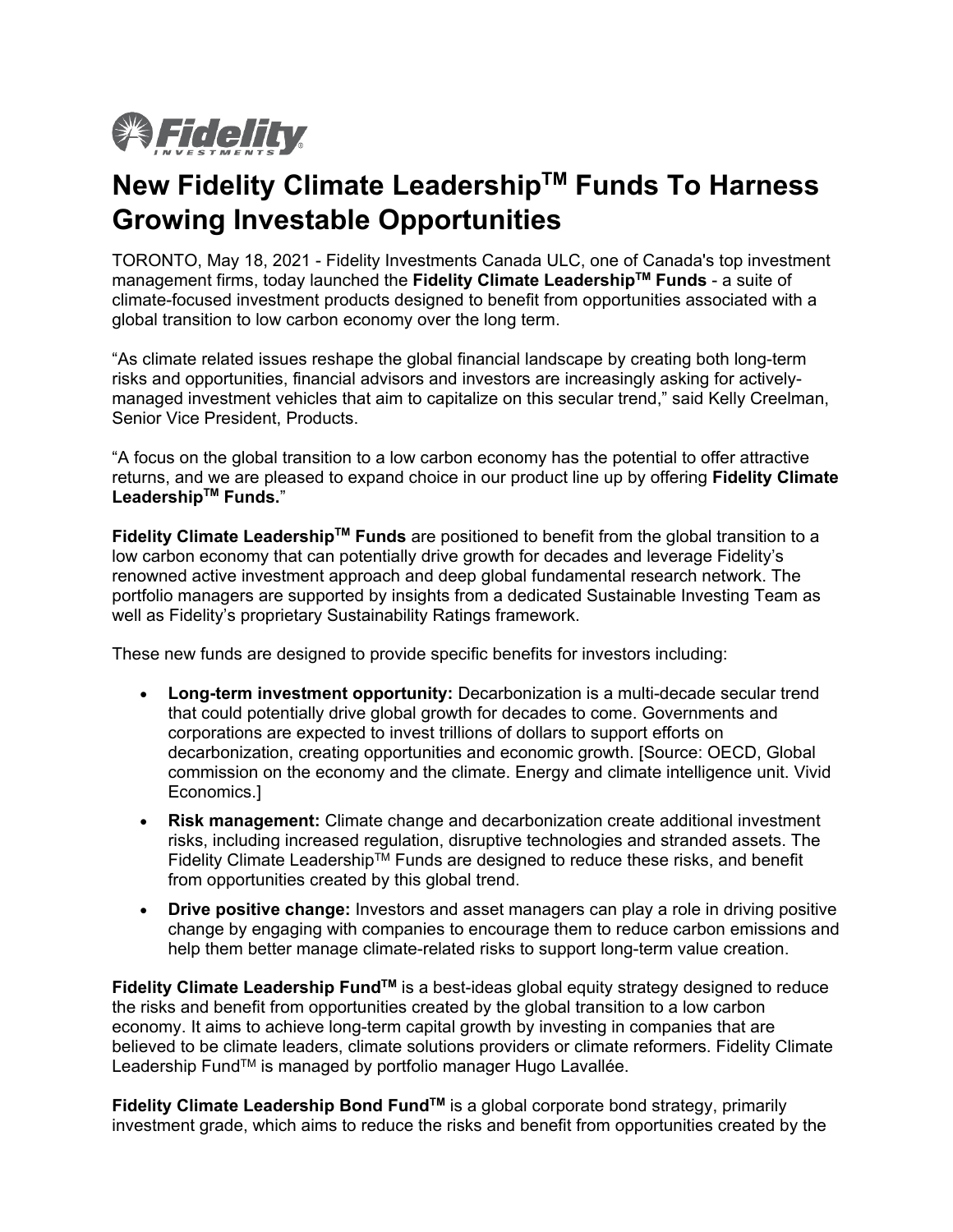global transition to a low carbon economy. The fund also aims to achieve a significant reduction in current and future carbon emissions relative to its benchmark. It is a diversified portfolio with similar risk characteristics to the global corporate bond universe which targets active returns relative to the broad global corporate bond market. Fidelity Climate Leadership Bond Fund™ is managed by portfolio managers Kris Atkinson and Sajiv Vaid.

**Fidelity Climate Leadership Balanced FundTM** is a blend of 60% Fidelity Climate Leadership Fund<sup>TM</sup> and 40% Fidelity Climate Leadership Bond Fund<sup>TM</sup>. It is a globally diversified balanced solution designed to reduce the risks and benefit from opportunities created by the global transition to a low carbon economy. It has a strategic allocation of 60% equities and 40% fixed income, through these underlying funds, and offers exposure to experienced portfolio managers.

For more information on Fidelity Mutual Funds, visit [www.fidelity.ca.](http://www.fidelity.ca/)

### **Hugo Lavallée**

*Portfolio Manager, Fidelity Climate Leadership FundTM*

Hugo Lavallée is a Portfolio Manager at Fidelity Investments. He also manages Fidelity Canadian Opportunities Fund, Fidelity Greater Canada Fund and is a co-lead portfolio manager on Fidelity Canadian Asset Allocation Fund.

Hugo joined the Fidelity Investments organization in 2002 as a research analyst responsible for analyzing companies in the Canadian technology hardware industry and the paper and forest, gold, precious metals, minerals and technology software industries.

Hugo graduated with first-class honours from the McGill commerce program in 2002, specializing in economics and finance.

#### **Kris Atkinson**

*Portfolio Manager, Fidelity Climate Leadership Bond FundTM*

Kris Atkinson is a Portfolio Manager at FIL Limited (Fidelity International). He also manages a number of other fixed income funds and strategies, including Fidelity Sustainable Reduced Carbon Bond Fund, which are not available to Canadian investors.

Kris joined the Fidelity Investments organization in 2000 as a research associate, became a credit analyst in 2001 and was promoted to a senior credit analyst position in 2010. During this time, he covered a variety of sectors across investment grade, high yield and emerging markets including European utilities, consumer/retail, pharmaceutical, global energy and basic materials. He became a Portfolio Manager in 2013 and is a key member of Fidelity's Core Investment Grade strategy team.

Before joining Fidelity, Kris worked for Lexecon, a consultancy subsequently acquired by Charles River Associates. Kris has an MA in economics from the University of Cambridge.

#### **Sajiv Vaid**

*Portfolio Manager, Fidelity Climate Leadership Bond FundTM*

Sajiv Vaid is a Portfolio Manager at Fidelity International.